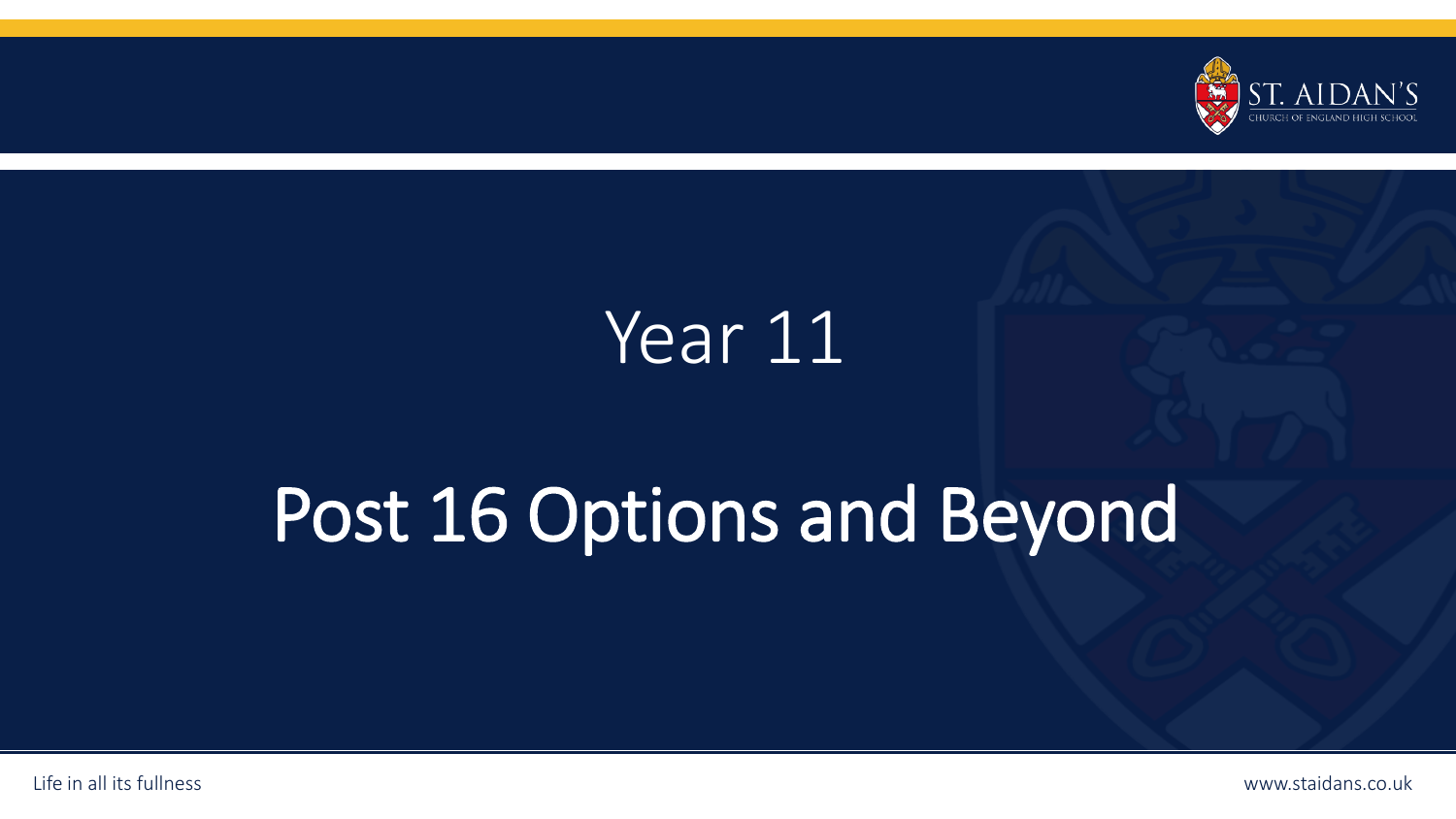#### Life in all its fullness www.staidans.co.uk

### Typical Progression After Year 11…

- Associated Sixth Form
- Other Sixth Forms
- College
- Apprenticeships
- *Everyone needs a Plan B*

3%

19%

76%

2%



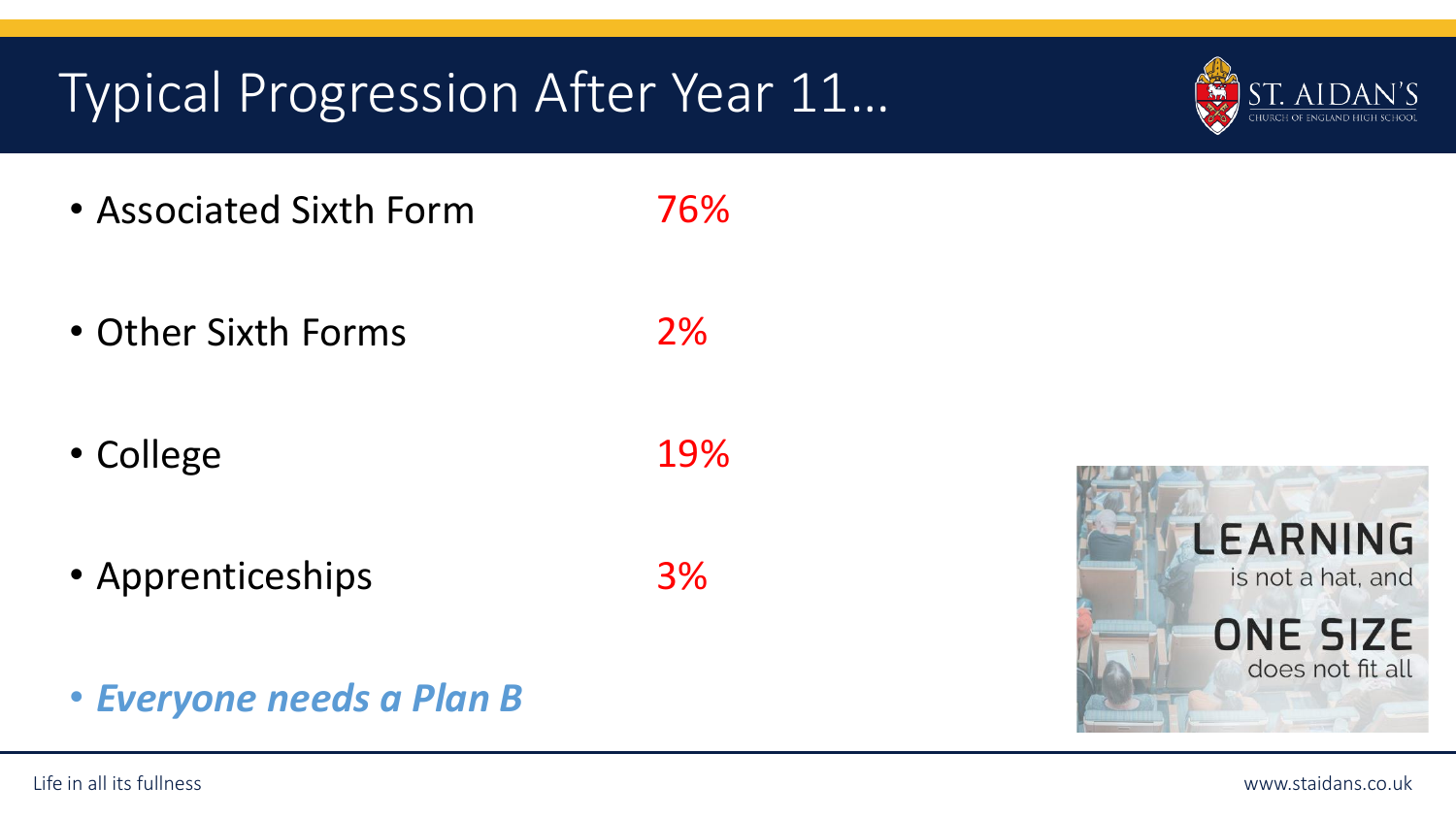### Associated Sixth Form…



| <b>A Level Courses</b>            | <b>Product Design</b>       |                                                              | <b>Fine Art</b>  |                            | <b>Applied Courses</b>            |
|-----------------------------------|-----------------------------|--------------------------------------------------------------|------------------|----------------------------|-----------------------------------|
| <b>Media Studies</b>              | Photography                 | <b>Physics</b>                                               | <b>Music</b>     |                            | <b>Travel and Tourism</b>         |
| <b>Religious Studies</b>          | <b>Fashion and Textiles</b> |                                                              | <b>Biology</b>   |                            | <b>Science</b>                    |
| <b>English Language</b>           | <b>Mathematics</b>          | <b>Business</b>                                              |                  | <b>Drama &amp; Theatre</b> | <b>Sport (double award)</b>       |
| <b>Ancient History</b>            | <b>French</b>               |                                                              | <b>Geography</b> |                            | <b>Food Science and Nutrition</b> |
| <b>Chemistry</b><br><b>German</b> | <b>Economics</b>            |                                                              | <b>Politics</b>  | <b>Dance</b>               | <b>Business</b>                   |
| <b>Physical Education</b>         |                             | <b>English Language &amp; Literature</b><br><b>Sociology</b> |                  |                            | IT                                |
|                                   | <b>Psychology</b>           | <b>Computer Science</b>                                      |                  |                            | <b>Performing Arts</b>            |
| <b>English Literature</b>         | <b>History</b>              |                                                              |                  | <b>Spanish</b>             | <b>Health and Social Care</b>     |
| <b>Graphic Communication</b>      |                             | <b>Music Technology</b>                                      |                  |                            |                                   |

Life in all its fullness www.staidans.co.uk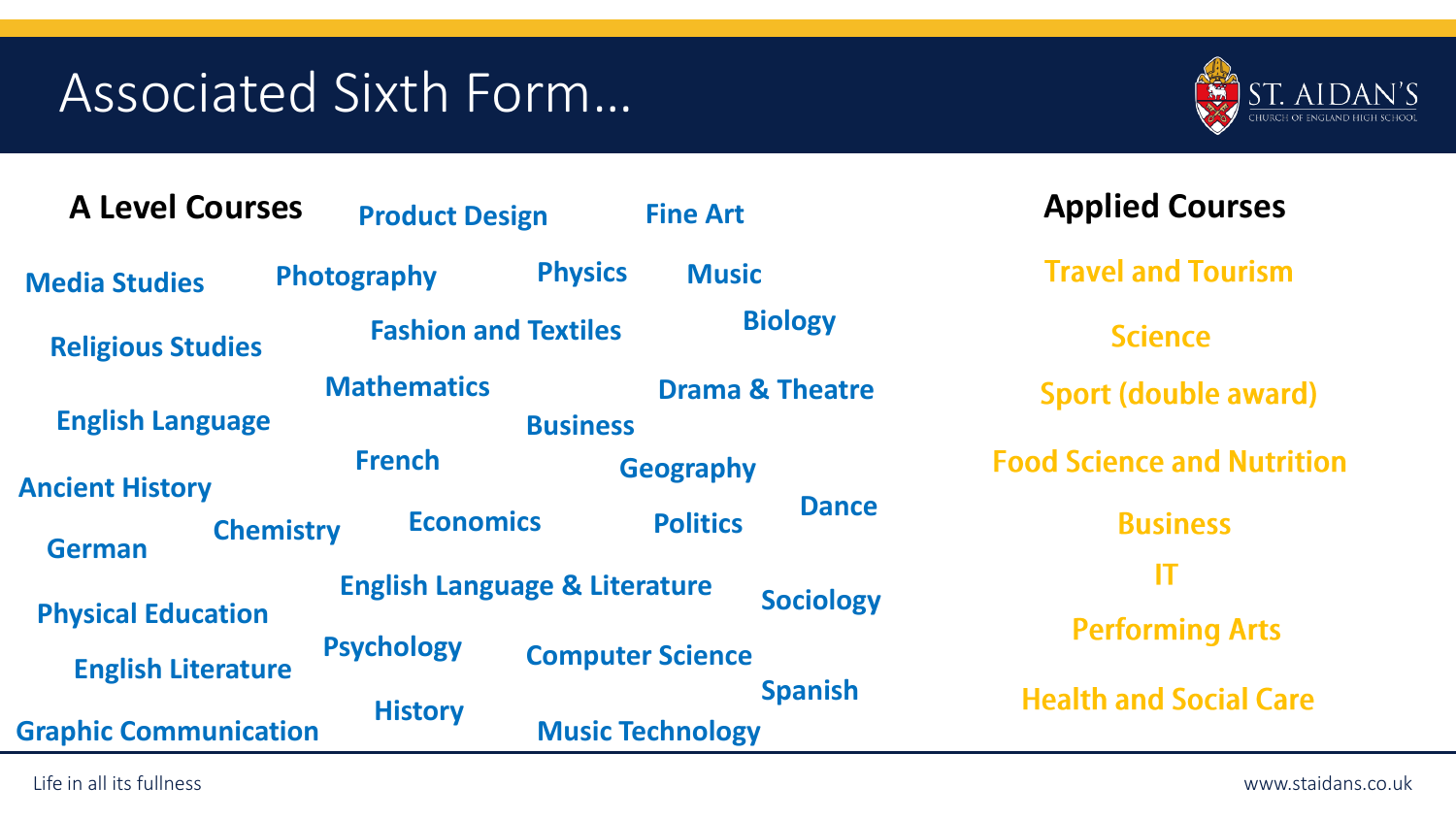### Associated Sixth Form…



- Familiar… *but different*
- Study **3** subjects in Year 12 and 13
- Check entry requirements Sixth Form *and* subjects
- Additional Offering
	- o EPQ
	- o Core Maths/AS Maths
	- o GCSE Maths/English Language re-sit
	- $\circ$  4<sup>th</sup> A Level

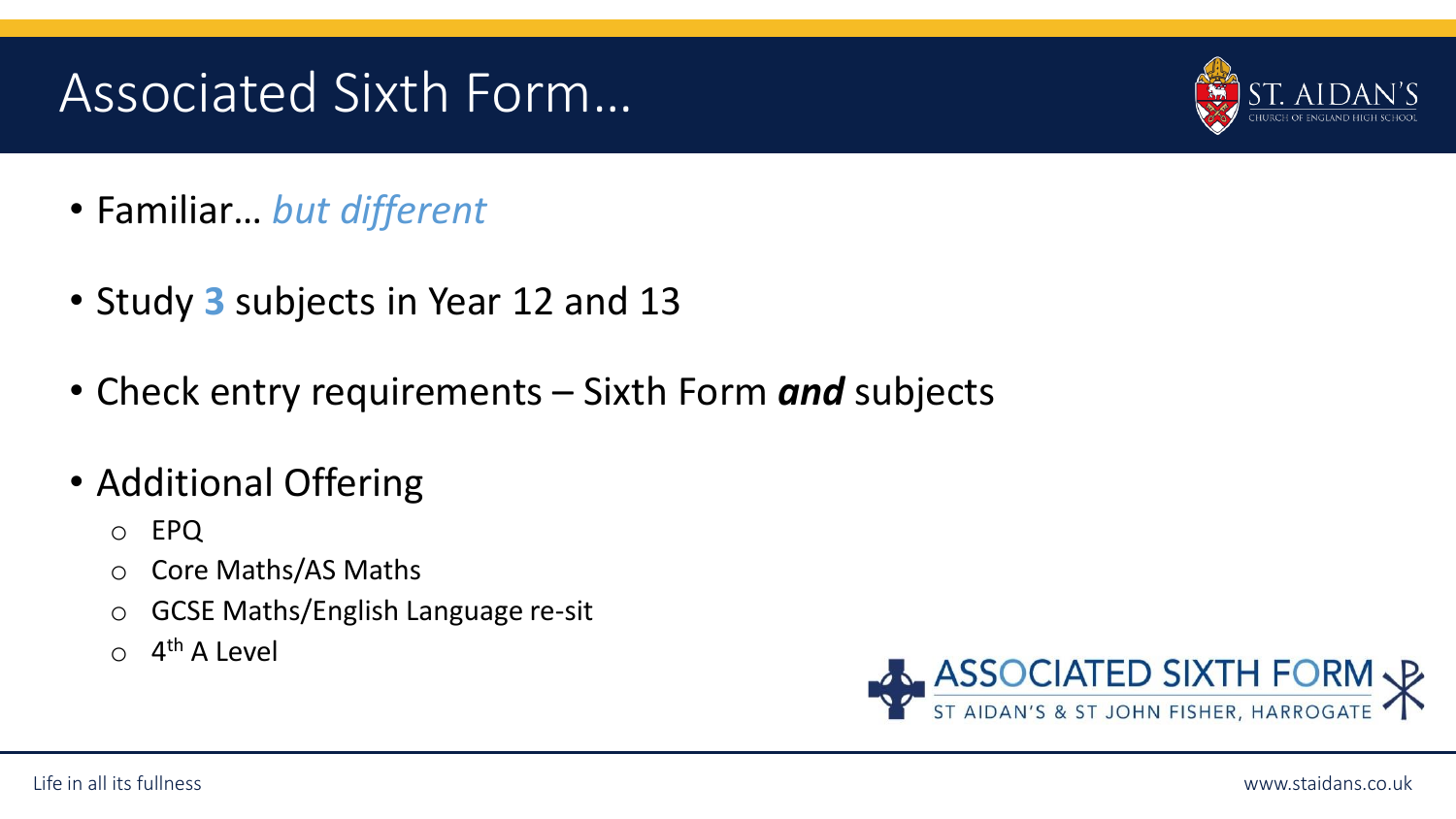### College…



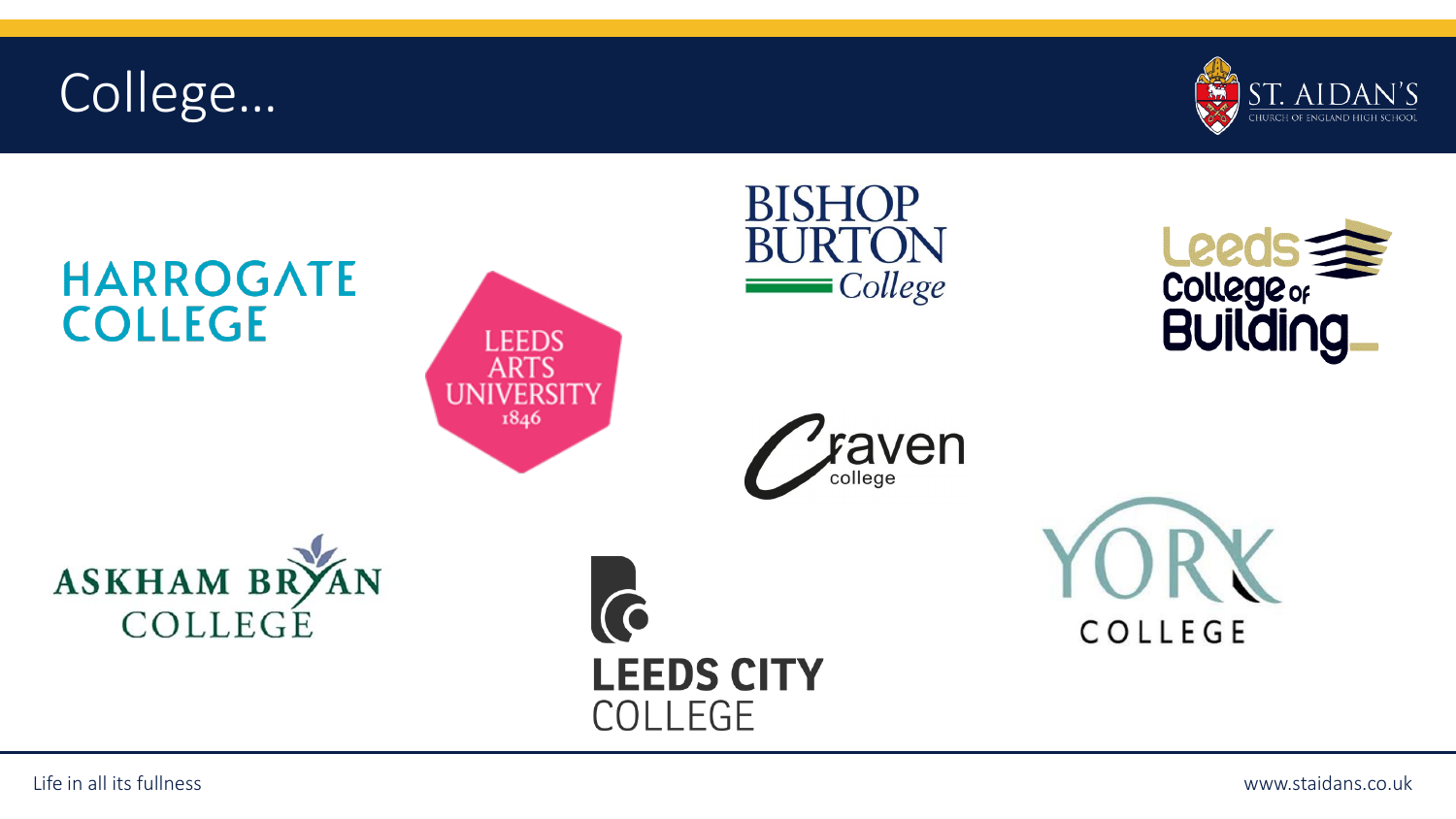## College…



### • Vocational courses

- o Uniformed Public Services
- o Health and Social Care
- o Computing and Digital Technology
- o Business Management and Finance
- A Level courses York College, Leeds City College
- Check entry requirements
	- $\circ$  Level 3 4/5 grade 4's
	- $\circ$  Level 2 4/5 grade 3-4
	- $\circ$  Level 1 2/3 grade 1-3
	- o Entry Level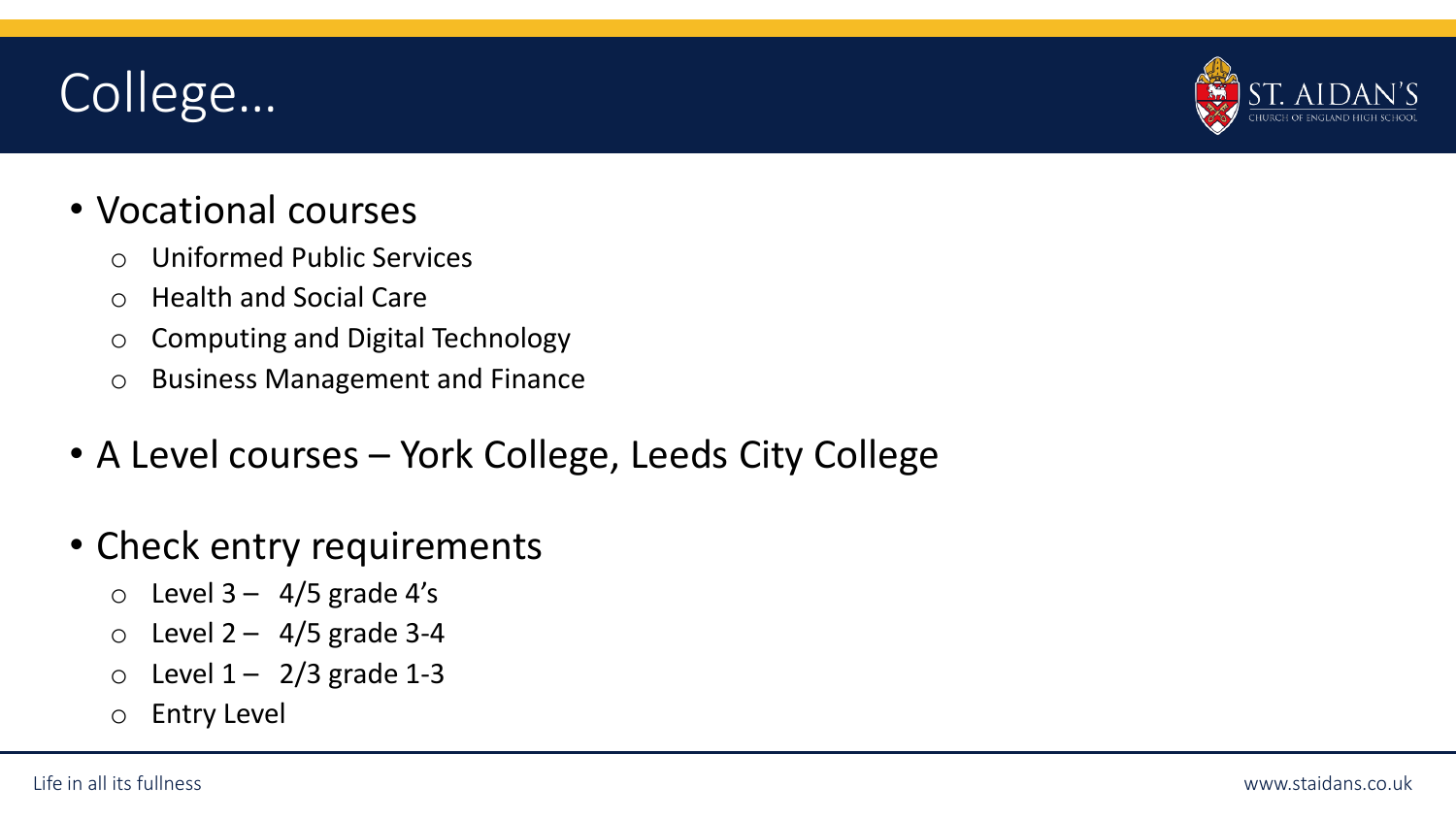## College…T Levels



- Two year technical qualifications, equivalent to 3 A levels, focusing on the skills needed for work
	- o Education and Childcare
	- o Software, Cyber Security and Network Engineering
	- o Laboratory Science
	- o Construction Design, Planning and Surveying
	- o Health
- 80% of the course is classroom-based, 20% is industry placement
- T Level courses York College, Leeds City College (Harrogate College 2022)
- Check entry requirements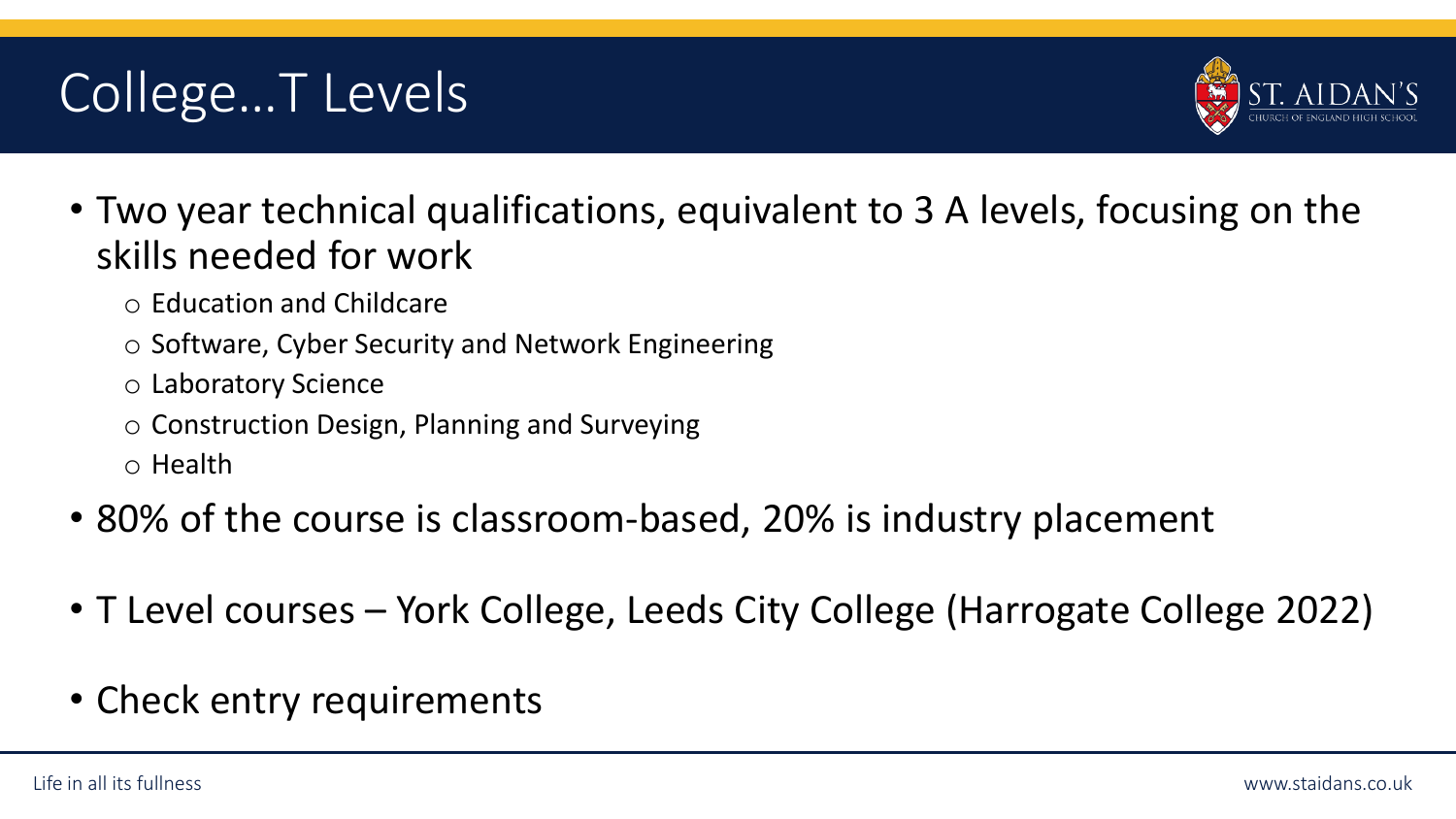## College…



### • Open Events

- o Student and parent/carer
- o View facilities and discuss courses with admissions tutors
	- o *York –Sat 20th Nov, 10am-12.30pm*
	- o *Leeds City College – Weds 24th Nov*
	- o *Leeds College of Building – Sat 20th Nov, 10am-1pm*
	- o *Askham Bryan – Sat 13th Nov, 10.30am-12.30pm*
	- o *Harrogate – campus tour, Friday 29th October*

### • Taster Days

- $\circ$  January and February advance booking
- o Student only
- $\circ$  Sample courses and facilities
- o Experience travel arrangements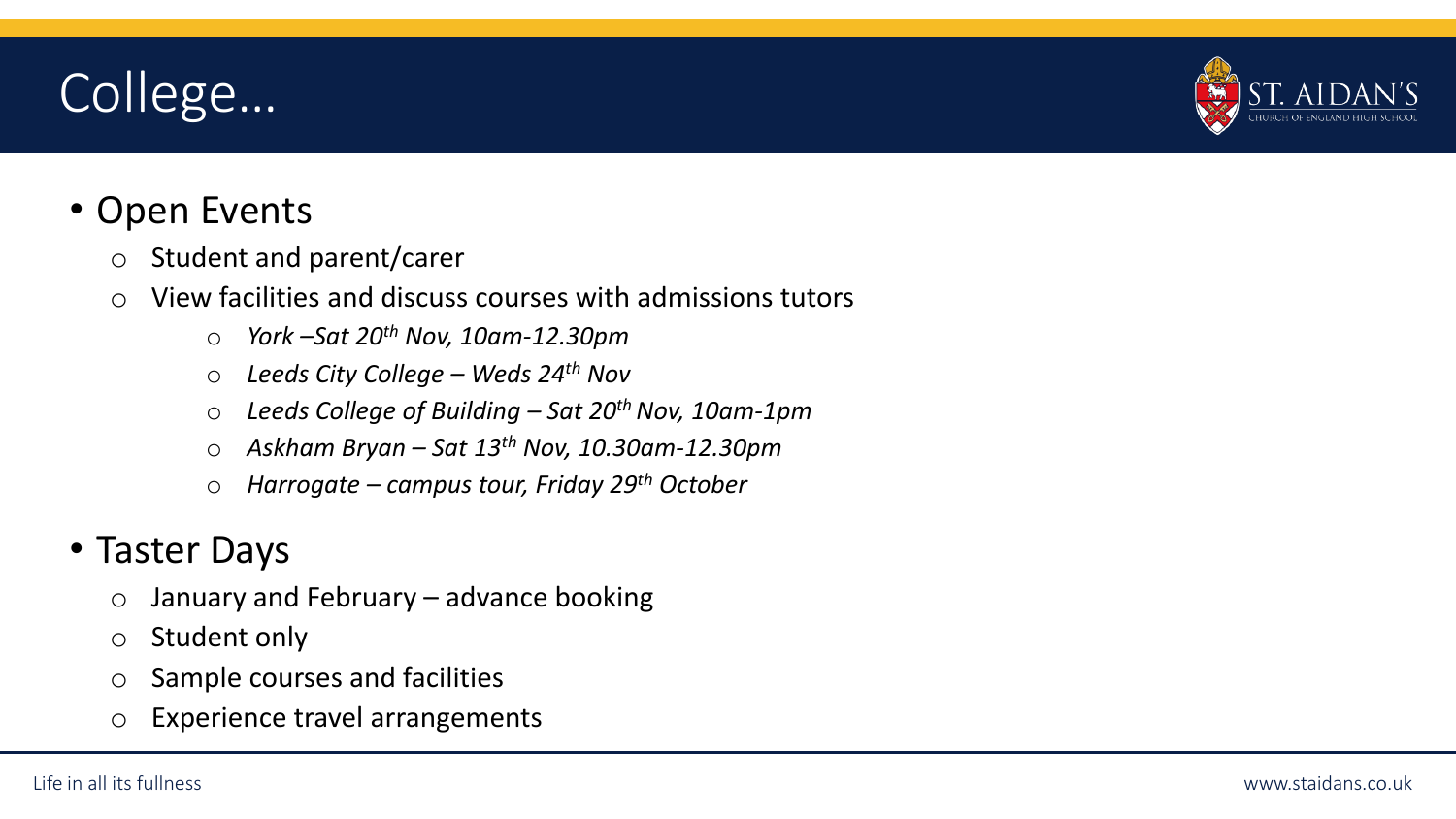#### Life in all its fullness www.staidans.co.uk

• 20% classroom-based, 80% industry-based

• Earn and learn – typically £110-£300 per week

- 
- No age limit available post-18

• 1,500 job roles across 170 industries

*[www.apprenticeships.org.uk](http://www.apprenticeships.org.uk/)*



• Employment with training - nationally recognised qualifications



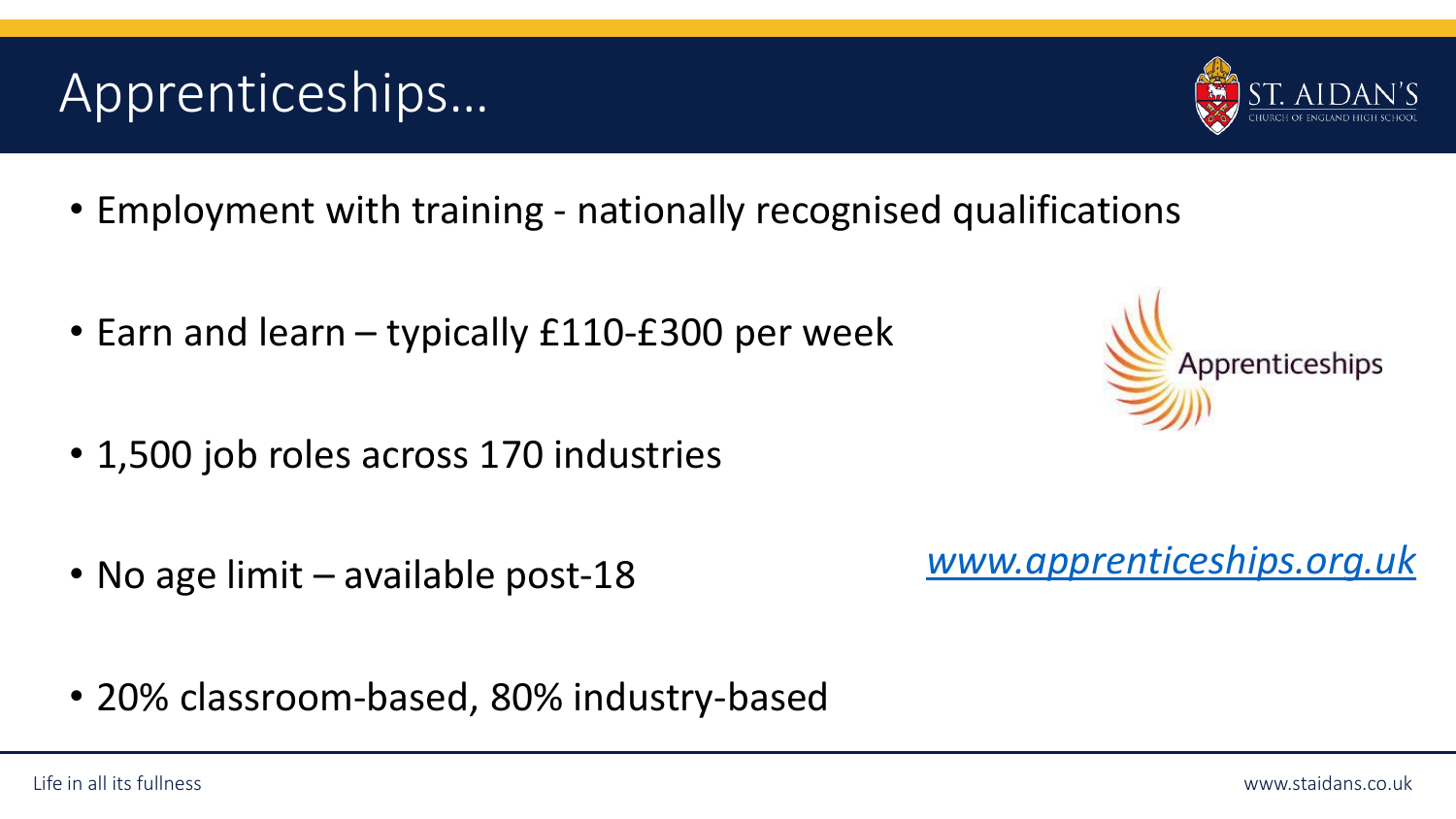## Employer is Seeking…



#### **Campaign Coordinator, Campaign Quality Team Apprentice**

Kinetic Worldwide Ltd

#### **Weekly wage**

£332.50

#### **Working week**

Monday-Friday, 9.00 am-5.00 pm with 1 hour unpaid lunch break. Total hours per week: 35

Total hours per week: 35.00

#### **Expected duration**

21 months

#### Possible start date

27 Oct 2021

#### Date posted

25 Aug 2021

#### **Distance**

0.7 miles

Advanced

Level 3 (A level)

#### **Training provider**

LEEDS CITY COLLEGE

Apprenticeship standard **Business administrator** Level 3 (A level)

As Campaign Coordinator, you will take overall responsibility for the administration and quality control of all advertising Campaigns allocated. This is a great opportunity for the right candidate.

#### Duties may include:

- . All Campaigns are confirmed and locked and paperwork provided to accounts ready for invoicing
- Site details and digital elements are added to each booking where required
- . Audit files are run by the due date
- . Any queries/problems/omissions with any bookings are communicated to the Activator on a timely basis
- . Despatch files provided to Poster Collation Despatch Company
- Design allocations generated and given to Vendors where required
- Reports generated for Campaign inspections set up when requested by Client
- Providing any reports that may be requested by the Activators as the new digital technology & reporting systems come online

### **Requirements and prospects**

#### **Desired skills**

- · Excellent keyboard skills
- Competent in Excel
- Good eve for detail, inputting data ٠
- Ability to multitask ٠
- Strong numerical skills ٠
- Comfortable with learning new IT systems and online tool - quick to learn

#### **Personal qualities**

- Pro-active and goes extra mile
- Highly organised and efficient
- Team player and highly supportive of team  $\bullet$
- Builds good relationships with range of people
- Resilient under pressure and works well to tight ٠ deadlines

#### **Desired qualifications**

GCSE in maths and English grades A\*-C(9-4) or equivalent.

**Apprenticeship level**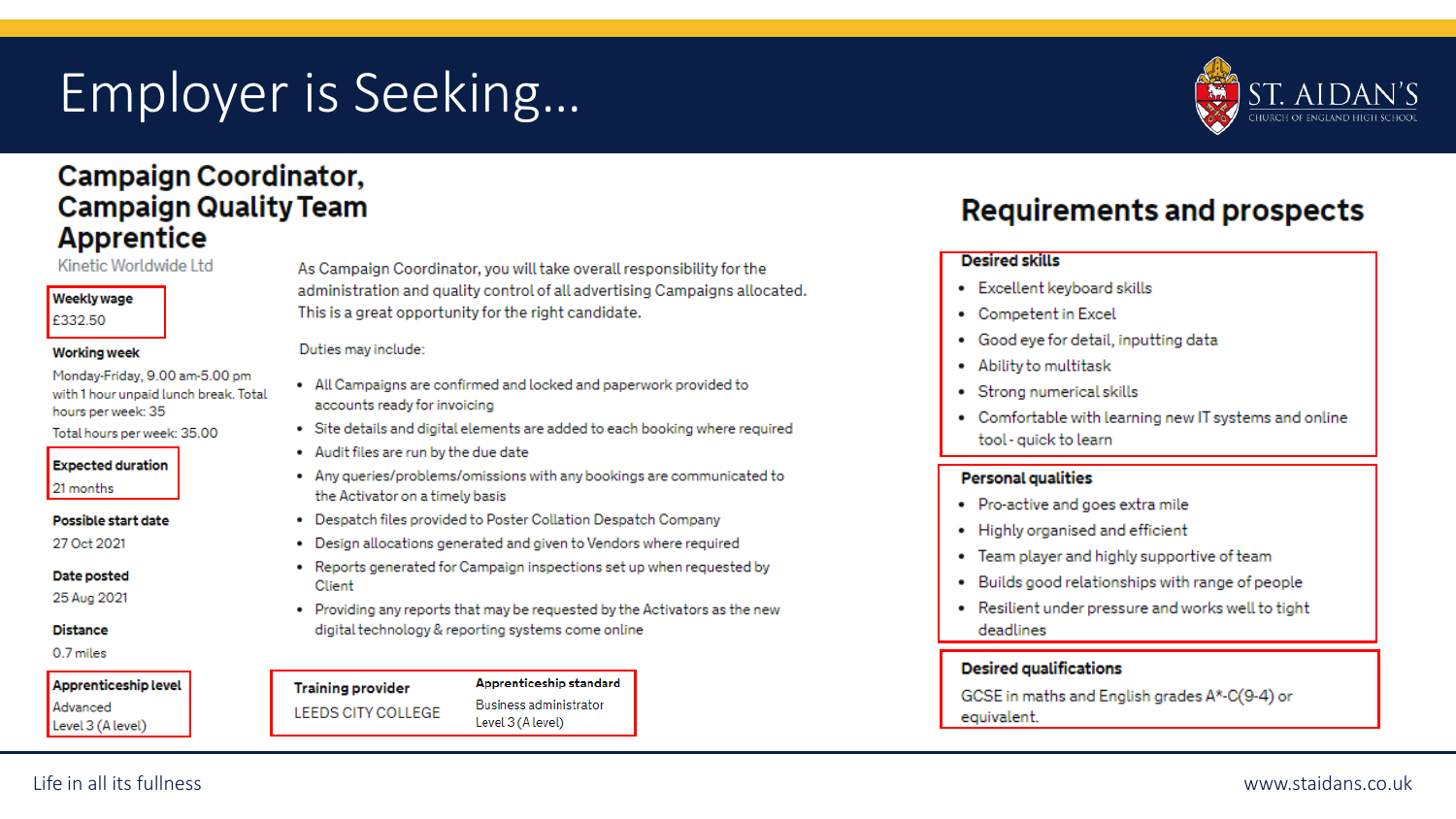### Apprenticeships…



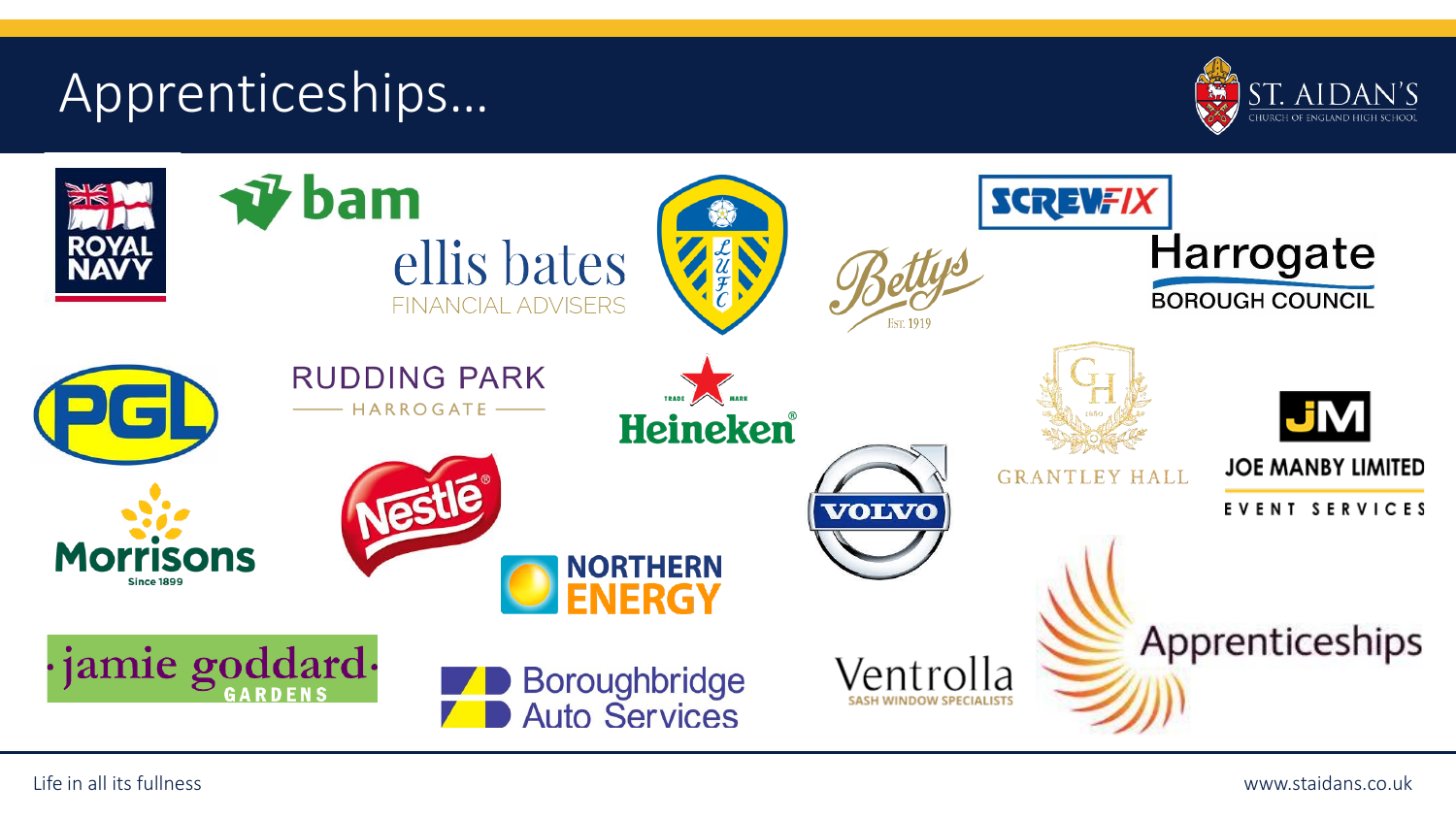## What Happens Next…?



- Introduction to Work Experience
- Careers appointment self-book or automatically allocated
- Appointment date and time sent to school email address